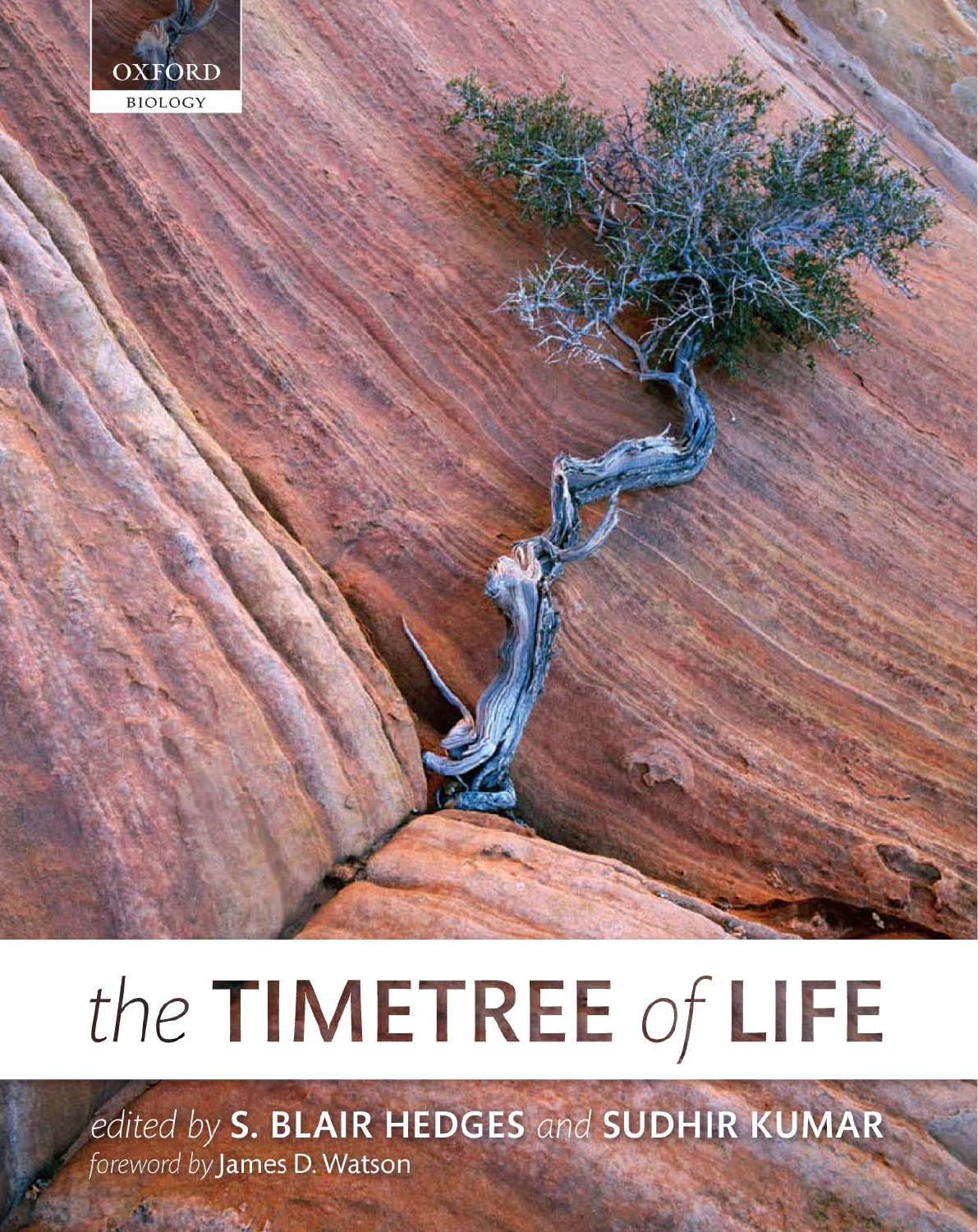# Spiders (Araneae)

### *Nadia A. Ayoub\* and Cheryl Y. Hayashi*

Department of Biology, University of California, Riverside, CA 92521, USA \*To whom correspondence should be addressed (nadiaa@ucr.edu)

# Abstract

Spiders (~40,000 sp.), Order Araneae, are members of the Class Arachnida and are defined by numerous shared derived characters including the ability to synthesize and spin silk. The last few decades have produced a growing understanding of the relationships among spider families based primarily on phylogenetic analysis of morphological characters. Only a few higher-level molecular systematic studies have been conducted and these were limited in their taxonomic sampling. Nevertheless, molecular time estimates indicate that spider diversification is ancient and that many families radiated rapidly in the early Cretaceous (146–100 million years ago, Ma) and before.

Spiders (Araneae) constitute one of the most diverse orders of animals with greater than 39,000 described species, which are found worldwide in virtually all terrestrial habitats (1). They are members of the Class Arachnida, which also includes orders such as ticks and mites (Acari), scorpions (Scorpiones), and harvestmen or daddy long legs (Opiliones). Arachnid phylogeny is poorly understood, but the current consensus is that the closest relative of spiders is the Pedipalpi, which is a group of arachnids composed of whip-scorpions (Uropygi), tailless whip-scorpions (Amblypygi), and short-tailed whipscorpions (Schizomida) (*2, 3*). Monophyly of spiders is strongly supported by a number of shared-derived characters, including cheliceral venom glands, male pedipalpi modified for sperm transfer, lack of a trochanter-femur depressor muscle, and abdominal spinnerets and silk glands (*2, 4*). Spiders are arranged into two suborders: the Mesothelae (one family with 87 species), which retains significant traces of abdominal segmentation, and the Opisthothelae (107 families with 39,638 species), which has lost all traces of abdominal segmentation (*5*). Here, we review relationships and divergence times among families of the highly diverse Opisthothelae.

Most systematic studies of spiders at the family level have relied exclusively on morphological characters (reviewed in 6). These studies are often hindered by many spider taxa retaining ancestral characters and exhibiting high levels of convergence or parallelism (e.g., *5, 7, 8*). Spiders are thought to have arisen in the Devonian (416–359 Ma) (*9*), and their antiquity contributes to these problems. Fossil representatives of many extant families have been found in the early to mid-Cretaceous, 146–100 Ma (*10*). Despite these issues, phylogenetic analyses over the last 30 years have dramatically improved our understanding of spider relationships.

Within the Opisthothelae, spiders are divided into two major groups (*5*): the tarantulas and their kin (Mygalomorphae; 15 families with 2564 species), and the "true" spiders (Araneomorphae; 92 families with 37,074 species). Mygalomorphs retain numerous primitive characters and are, for the most part, large, stout-bodied, dispersal-limited spiders that occupy similar ecological niches (e.g., Fig. 1). In contrast, araneomorphs display numerous derived traits and a vast array of morphological and behavioral characters, which are reflected in the tremendous species diversity of this clade compared to mygalomorphs. Although there have been several



Fig. 1 A tarantula (*Aphonopelma seemanni*) from Costa Rica. Credit: M. Chappell.

N. A. Ayoub and C. Y. Hayashi. Spiders (Araneae). Pp. 255-259 in *The Timetree of Life*, S. B. Hedges and S. Kumar, Eds. (Oxford University Press, 2009).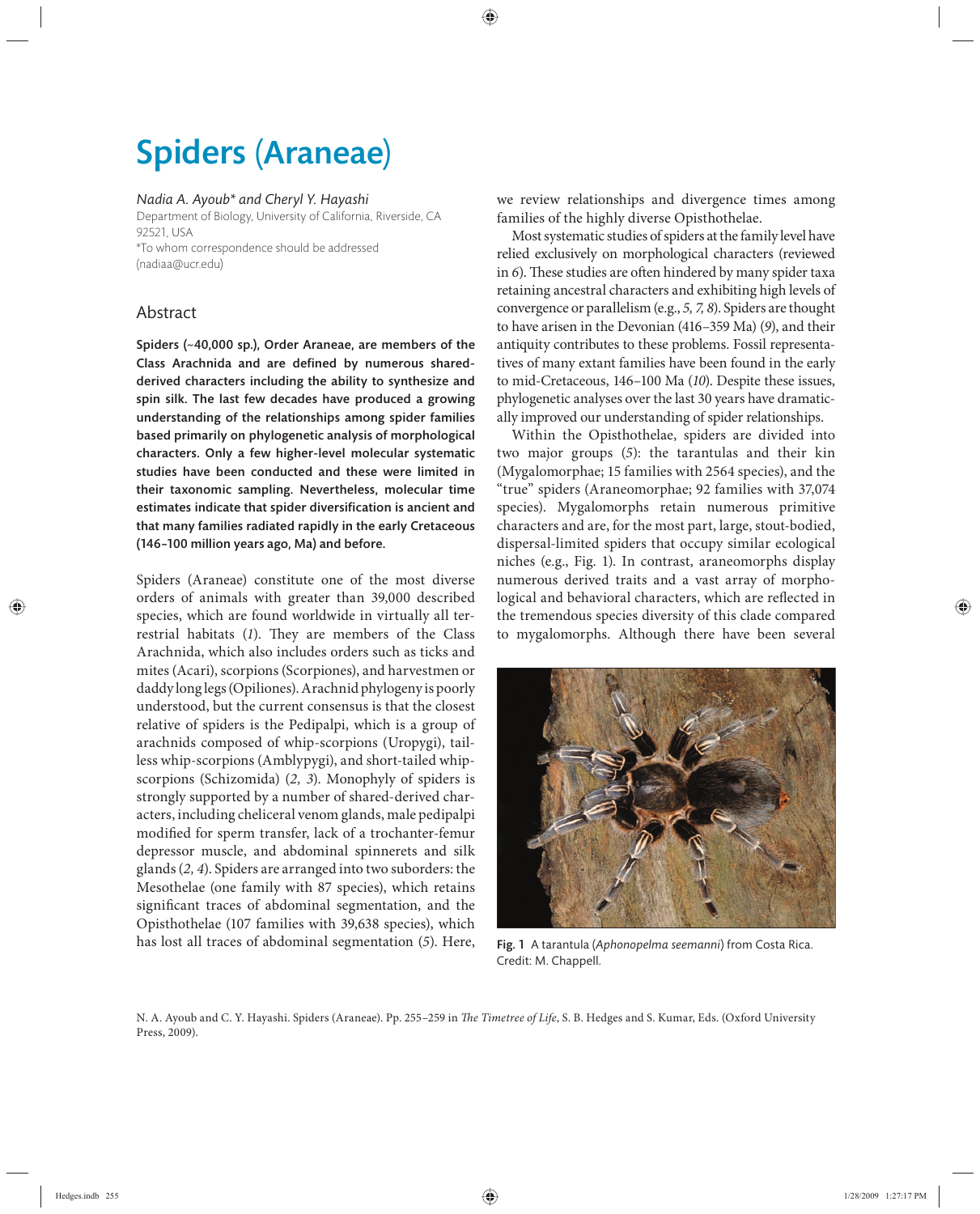

Fig. 2 A timetree of spiders (Araneae). Divergence times are from Table 1. Ctenizidae and Hexathelidae are shown in part; these families are typically found to be paraphyletic or polyphyletic (*7, 25, 26*). *Abbreviations*: C (Carboniferous), CZ (Cenozoic), D (Devonian), J (Jurassic), P (Permian), Pg (Paleogene), and Tr (Triassic).

phylogenetic studies within and among particular araneomorph families, none has treated all families simultaneously. Instead, relationships have been reconstructed by piecing together evidence from separate analyses to create a consensus phylogeny for araneomorphs (4, 6). Thus, many putative clades are uncertain and poorly resolved. The Family Hypochilidae is the presumed closest relative of all other araneomorphs, which includes two commonly recognized clades: Haplogynae (17 families) and Entelegynae (72 families) (*11, 12*). Over half (39) of the families in the Entelegynae are grouped into the "RTAclade" on the basis of possessing a knob on the male palpi termed the "retrolateral tibial apophysis" (*4, 13, 14*).

Within Entelegynae, the Orbiculariae is a very species-rich and controversial clade (15). The Orbiculariae is composed of two superfamilies, the Deinopoidea (Deinopidae and Uloboridae, 320 species) and the Araneoidea (12 families with 11,075 species), both of which include orb-web weavers. Orb webs are wagon-wheel shaped aerial nets built from spoke-like radii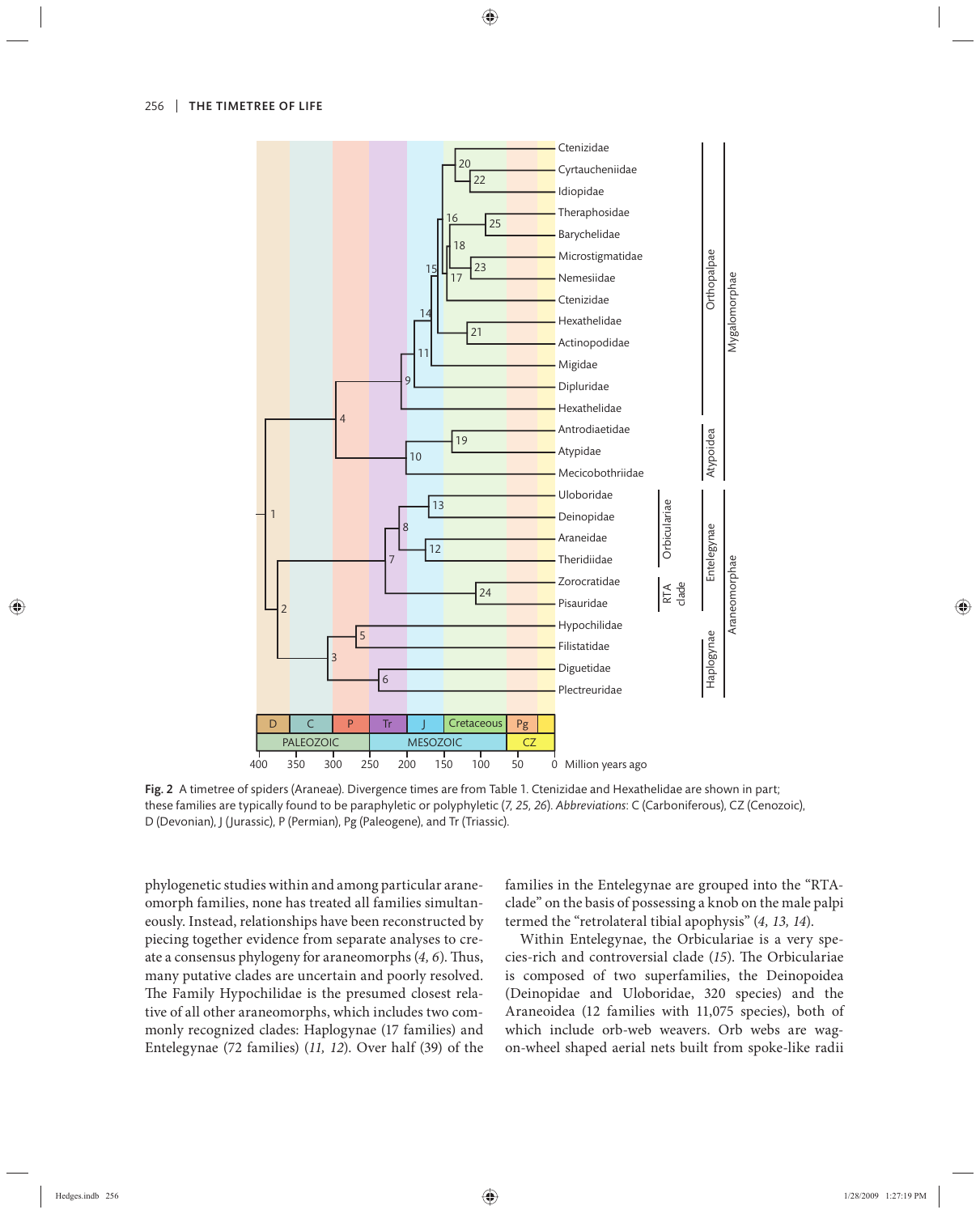| Timetree       |       | <b>Estimates</b>         |                |                          |           |                          |         |
|----------------|-------|--------------------------|----------------|--------------------------|-----------|--------------------------|---------|
| Node<br>Time   |       | Ref. (26)(a)             |                | Ref. (26)(b)             |           | Ref. (29)                |         |
|                |       | <b>Time</b>              | <b>CI</b>      | Time                     | <b>CI</b> | Time                     | CI      |
| $\mathbf{1}$   | 392.0 | 392                      | $\overline{a}$ | 392                      |           | 279                      | 307-251 |
| $\sqrt{2}$     | 375.5 | 371                      | 381-346        | 380                      | 385-350   |                          |         |
| 3              | 307.0 | 301                      | 326-282        | 313                      | 332-293   |                          |         |
| $\overline{4}$ | 296.0 | 290                      | 318-276        | 302                      | 326-286   |                          |         |
| 5              | 269.0 | $\overline{\phantom{0}}$ |                | 269                      | 294-246   |                          |         |
| 6              | 238.0 | 230                      | 250-201        | 246                      | 272-216   |                          |         |
| $\overline{7}$ | 229.5 | 219                      | 242-203        | 240                      | 261-225   | 222                      | 231-213 |
| 8              | 210.5 | 219                      | 242-203        | 202                      | 223-192   | $\overline{\phantom{0}}$ |         |
| 9              | 207.5 | 202                      | 233-186        | 213                      | 240-198   |                          |         |
| 10             | 201.5 | 198                      | 232-177        | 205                      | 237-185   |                          |         |
| 11             | 190.0 | 190                      | 215-174        | $\overline{\phantom{a}}$ |           |                          |         |
| 12             | 175.0 | 200                      | 223-180        | 150                      | 172-139   |                          |         |
| 13             | 170.5 | 175                      | 203-159        | 166                      | 187-152   |                          |         |
| 14             | 167.0 | 167                      | 194-157        | $\overline{a}$           |           |                          |         |
| 15             | 158.0 | 158                      | 182-146        |                          |           |                          |         |
| 16             | 152.0 | 152                      | 174-139        |                          |           |                          |         |
| 17             | 146.0 | 146                      | 168-133        |                          |           |                          |         |
| 18             | 142.0 | 142                      | 161-129        |                          |           |                          |         |
| 19             | 139.0 | 142                      | 172-130        | 136                      | 161-124   |                          |         |
| 20             | 134.5 | 137                      | 158-125        | 132                      | 146-118   |                          |         |
| 21             | 118.5 | 122                      | 146-110        | 115                      | 139-103   |                          |         |
| 22             | 114.5 | 120                      | 138-107        | 109                      | 122-96    |                          |         |
| 23             | 113.5 | 114                      | 136-103        | 113                      | 130-104   |                          |         |
| 24             | 106.9 | 84.8                     | $104 - 75$     | 129                      | 153-113   |                          |         |
| 25             | 93.5  | 93.5                     | $111 - 82$     | $\overline{\phantom{0}}$ |           |                          |         |

Table 1. Divergence times (Ma) and their 95% confidence/credibility intervals (CI) among spiders (Araneae).

Note: Node times in the timetree are based on the MP topology (a) for mygalomorphs and the ML topology (b) for araneomorphs (26). Node times are averaged across estimates from the two topologies.

overlaid with sticky capture spirals. Both deinopoid and araneoid orb weavers spin architecturally similar webs but differ in the type of silk they use to construct the sticky capture spiral. This difference is part of the evidence for the traditional interpretation of the orb web as a spectacular example of convergent evolution (see *16, 17*). However, phylogenetic analysis of morphological and behavioral characters associated with orb-web construction supports monophyly of Orbiculariae (e.g., 15, *18*). In addition, Deinopoidea and Araneoidea share silk protein-coding genes not found in other groups of spiders, corroborating monophyly of Orbiculariae and the single origin of the orb web (*19*).

The Mygalomorphae has received considerably less phylogenetic attention than the Araneomorphae. However, Raven (*20*) performed a comprehensive taxonomic overview that laid the groundwork for mygalomorph systematics by defining 15 families and proposed a hypothesis of their relationships. A later phylogenetic analysis by Goloboff (7) of a subset of mygalomorph genera assessed monophyly of the families defined by Raven (*20*) and provided a revised hypothesis of mygalomorph relationships. The phylogenetic analysis indicated that a number of the families described in the taxonomic overview were paraphyletic (species sharing ancestral characteristics but not forming a single evolutionary group),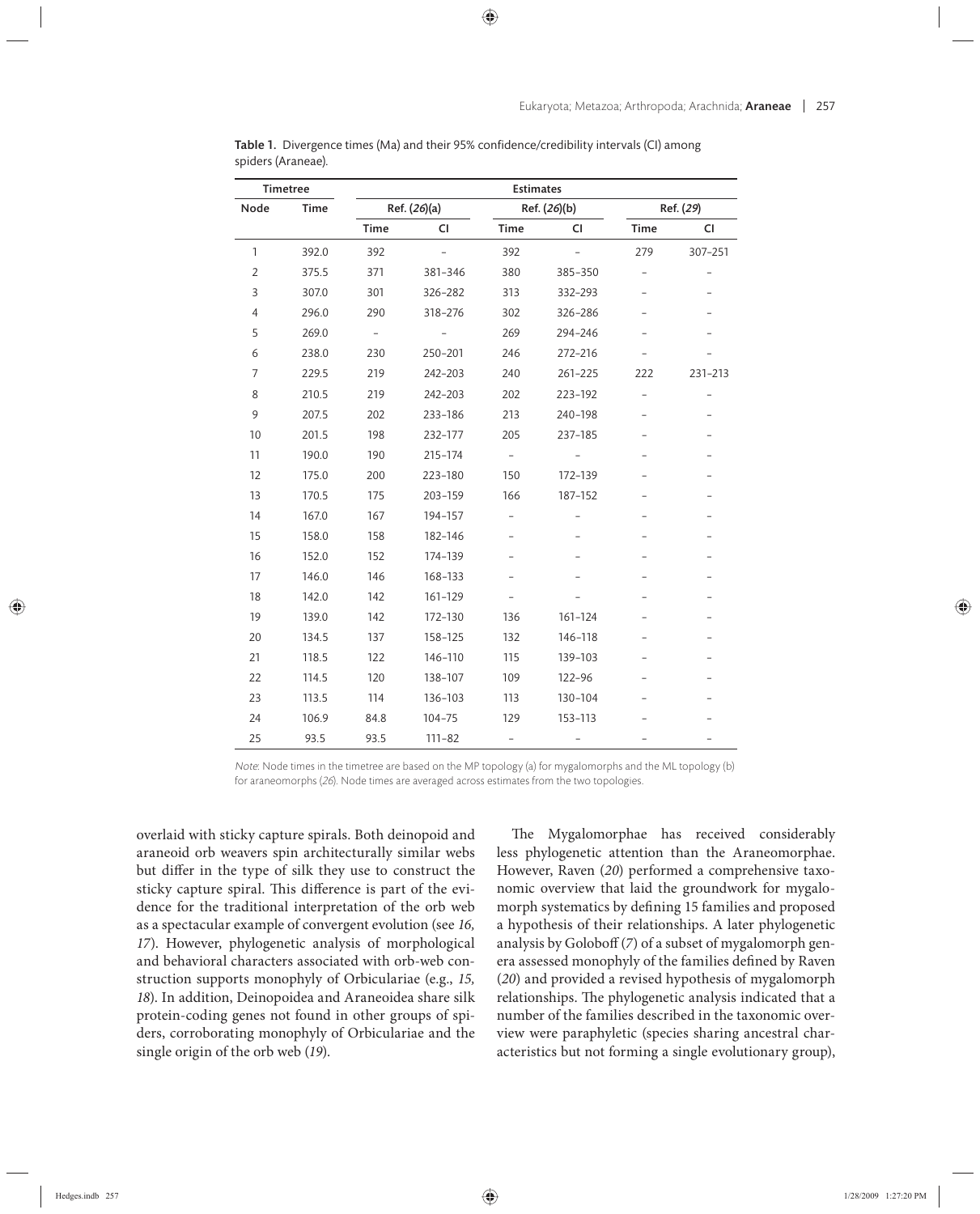including Ctenizidae, Dipluridae, Cyrtaucheniidae, Nemesiidae, and Barychelidae. In addition, the two hypotheses of higher-level relationships differed considerably, although both recognized a few common clades: (1) a close relationship between Antrodiaetidae and Atypidae, (2) the Rastelloidina (Migidae, Actinopodidae, Ctenizidae, Idiopidae, Cyrtaucheniidae), and (3) the Theraphosoidina (Theraphosidae, Barychelidae, and Paratropididae). Traditional taxonomists grouped Mecico bothriidae with Antrodiaetidae and Atypidae into the Atypoidea, which was thought to be closest to the remaining mygalomorphs (*21–23*). Both Raven's (*20*) taxonomic overview and Goloboff's (7) phylogenetic analysis removed mecicobothriids from this clade, but the latter study recovered the grouping of Antrodiaetidae and Atypidae as the closest relative of all other mygalomorphs. Mecicobothriidae was found to be closest to a clade of the remaining families, which was referred to as the Orthopalpae. Hexathelids and diplurids were considered to form a paraphyletic grade at the base of Orthopalpae (*7*).

Molecular studies of family-level relationships among spiders are sparse. A ribosomal RNA gene (*28S rRNA*) was used to reconstruct relationships of eight araneomorph families (24). These 28S data weakly supported the monophyly of two haplogyne families but strongly supported monophyly of six entelegyne families, two RTA-clade families, and three araneoid families. In contrast to morphological results, the araneoids were closest to the RTA-clade representatives, rather than the deinopoid exemplar, but this relationship was not well supported. Another investigation used *18S* and *28S rRNA* genes from representatives of each mygalomorph family (80 genera sampled, 25). This study found support for monophyly of the traditional Atypoidea as well as monophyly of the remaining mygalomorphs, the Orthopalpae. Additionally, the rRNA genes positioned diplurids and hexathelids as a paraphyletic grade at the base of Orthopalpae and rejected monophyly of many of the same families that cladistic analysis of morphological characters had recovered as paraphyletic (7). The rRNA data found barychelids and theraphosids to be each other's closest relatives, but did not support monophyly of Theraphosoidina or Rastelloidina.

One molecular study sampled multiple representatives of both araneomorph and mygalomorph taxa (26). These authors used a nuclear protein-coding gene, elongation factor-1 gamma (*EF-1γ*), to reconstruct relationships among 14 mygalomorph families and 10 araneomorph families (Fig. 2). The EF-1y study grouped Hypochilidae with the three families in the Haploygnae, instead of closest to all araneomorphs, perhaps as a result of longbranch attraction at the base of the araneomorph clade (26). The six entelegyne families clustered with strong support. Orbiculariae was found to be monophyletic in one analysis of the *EF-1γ* data, but in another, the RTA-clade respresentatives were intermingled with the sampled araneoids (Araneidae and Theridiidae). Relationships among mygalomorph families based on *EF-1γ* were largely consistent with those based on rRNA (*25*). For instance, monophyly of both Atypoidea and Orthopalpae were well supported, and nemesiids, ctenizids, and hexathelids were paraphyletic. Unexpectedly, one of the hexathelid genera was placed with an actinopodid, a previously unproposed relationship. Sampling of other families was insufficient to assess their monophyly. Rastelloid monophyly was not supported, but could not be rejected by the *EF-1γ* data. Analyses of *EF-1γ* further found barychelids to be the closest relatives of theraphosids. While relationships within the Orthopalpae differed according to optimality criterion, the parsimony analysis placed hexathelids and diplurids at the base of the Orthopalpae in agreement with phylogenetic analysis of morphological (*7*) and rRNA (*25*) characters.

The most comprehensive study to estimate divergence times among spider families used *EF-1γ* sequences, five fossil calibration points, and a nonparametric rate smoothing method (NPRS, *27*) to account for rate heterogeneity (26). Due to discrepancies in some of the phylogenetic results, this study calculated estimates using both the maximum parsimony (MP) and the maximum likelihood (ML) trees (Fig. 2, Table 1). Divergence time estimates show that spider lineages are ancient. The split of araneomorphs from mygalomorphs was estimated at 392 Ma, the maximum constraint for this node based on the oldest known spider fossil (*9*). However, when the common ancestor of living mygalomorphs was fixed to the age of the oldest mygalomorph fossil (240 Ma, *28*), the divergence of mygalomorphs from araneomorphs was estimated at 340 Ma. The other age estimate for this node is based on hemocyanin protein sequences assuming a strict molecular clock and using a fossil calibration point for the divergence of Xiphosura (horseshoe crabs) from Arachnida  $(29)$ . This estimate of 279  $(\pm 28)$  Ma, which is much younger than that determined from the *EF-1γ* data and spider fossil constraints, is likely biased by the sparse taxon sampling (three spider families) and the use of a single non-spider calibration point.

Within Mygalomorphae, the primary split between atypoids and orthopalps was estimated to have